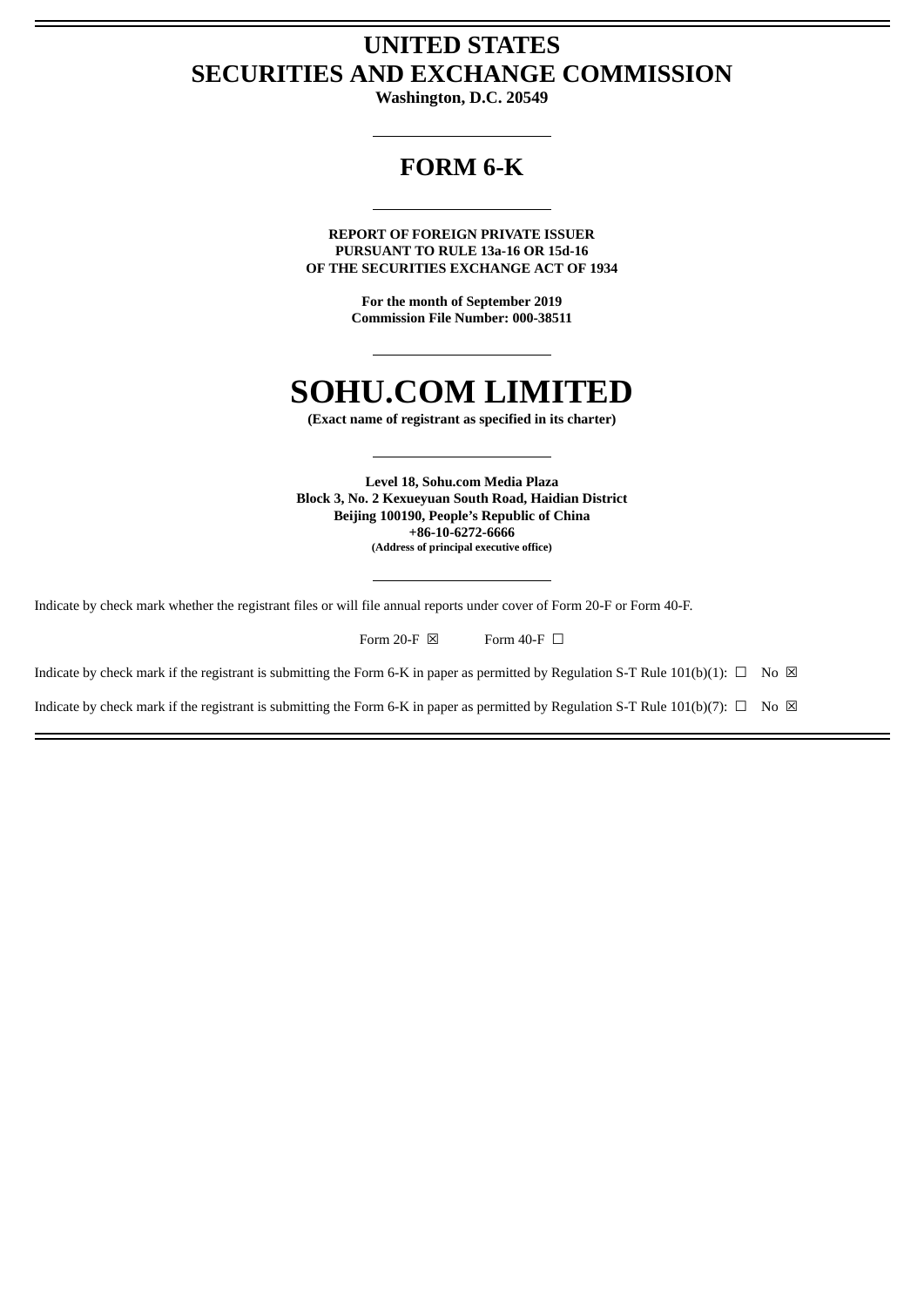On September 12, 2019, the registrant held its annual general meeting of shareholders (the "2019 Annual Meeting") in Beijing, China. The following proposals were submitted to the shareholders at the 2019 Annual Meeting:

- 1. Election of three nominees as Class II Directors (as such term is defined in the registrant's articles of association), each to serve until the second succeeding annual general meeting of shareholders and his successor is duly elected or appointed, or until his earlier resignation or removal; and
- 2. Ratification of the appointment of PricewaterhouseCoopers Zhong Tian LLP as the registrant's independent auditors for the fiscal year ending December 31, 2019.

Information regarding the foregoing proposals is incorporated by reference herein from the registrant's Report of Foreign Private Issuer on Form 6-K furnished to the Securities and Exchange Commission on August 5, 2019.

**Proposal 1.** The numbers of votes cast for and withheld from the three persons nominated for election as Class II Directors are as follows:

| <b>Nominees</b>   | For        | Withheld   |
|-------------------|------------|------------|
| Mr. Charles Huang | 13.020.078 | 13.016.556 |
| Dr. Dave Qi       | 10.775.356 | 15.261.278 |
| Mr. Shi Wang      | 11.993.554 | 14,043,080 |

Each of Mr. Charles Huang, Dr. Dave Qi, and Mr. Shi Wang received a plurality of the votes cast at the 2019 Annual Meeting and was elected as a Class II Director.

**Proposal 2.** The numbers of votes cast for and against ratification of the appointment of PricewaterhouseCoopers Zhong Tian LLP as the registrant's independent auditors, and the number of abstentions, are as follows:

| <b>For</b> |        |
|------------|--------|
| .3hL       | $\sim$ |
| 383        | A      |

The appointment of PricewaterhouseCoopers Zhong Tian LLP as the registrant's independent auditors was not ratified by the shareholders of the registrant. The audit committee of the Board of Directors of the registrant is responsible for selecting and appointing the registrant's independent auditors. The shareholders do not have the power under the registrant's memorandum and articles of association or Cayman Islands law to appoint the registrant's independent auditors. Accordingly, this shareholder vote is advisory only, and is not binding on the registrant or the audit committee.

 $\overline{2}$